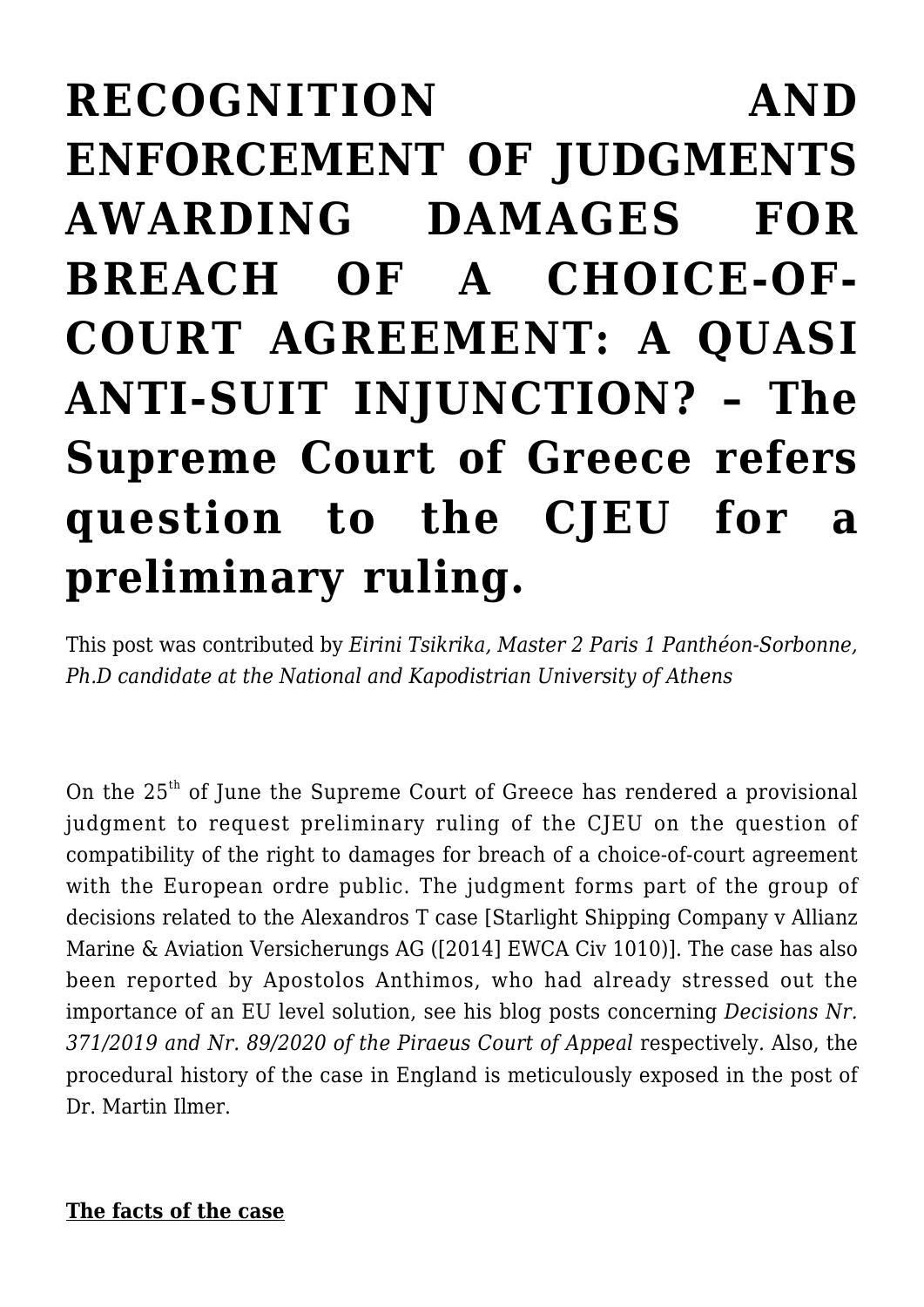The dispute arose out of a marine insurance contract, which contained a choiceof-court agreement designating the courts of London as competent. After the shipwreck of the ship, the ship owners brought proceedings against the insurers before the High Court of Justice, which were finally ended with the parties reaching an out-of-court settlement. The settlement agreement itself contained also a prorogation clause in favor of the English courts.

At a later stage, the ship owners brought action before the courts of Piraeus, alleging damages suffered due to the conduct of the other party in the English proceedings. This conduct consisted of the systematic discrediting of the seaworthiness of the ship by using false evidence.

As a response, the insurers contested the jurisdiction of the Greek courts, by invoking the prorogation clauses contained in both the insurance contract and the settlement agreement. Furthermore and while proceedings before the court of Piraeus were still pending, the insurers filed a damages claim before the High Court of Justice for breach of the choice-of-court agreements, seeking recovery for the legal costs and expenses incurred in the Greek proceedings.

Their action was fully accepted by virtue of *the [2014] EWHC 3028 (Comm)* decision of the High Court of Justice, as the latter acknowledged the existence of a valid, exclusive choice-of-court agreement in favor of the English jurisdiction. Subsequently, the courts of Piraeus declined jurisdiction and dismissed the claim of the ship owners on the grounds of the res judicata effect of the English judgment, while refusing the existence of grounds for non recognition of the English judgment in Greece *(Dec. Nr. 899/2016, 28.3.2016, Piraeus Court of First Instance).*

## **The decision of the Court of Appeal**

The ship owners formed an appeal against the decision of the Court of First Instance, alleging that the latter was wrong to recognize a decision granting compensation for breach of a choice-of-court agreement, on the grounds of violation of the principle of mutual trust and of the European ordre public. Therefore, the decision of the Court of Appeal *(Dec. Nr. 465/2020, 07.03.2019, Piraeus Court of Appeal)* was focused on two points: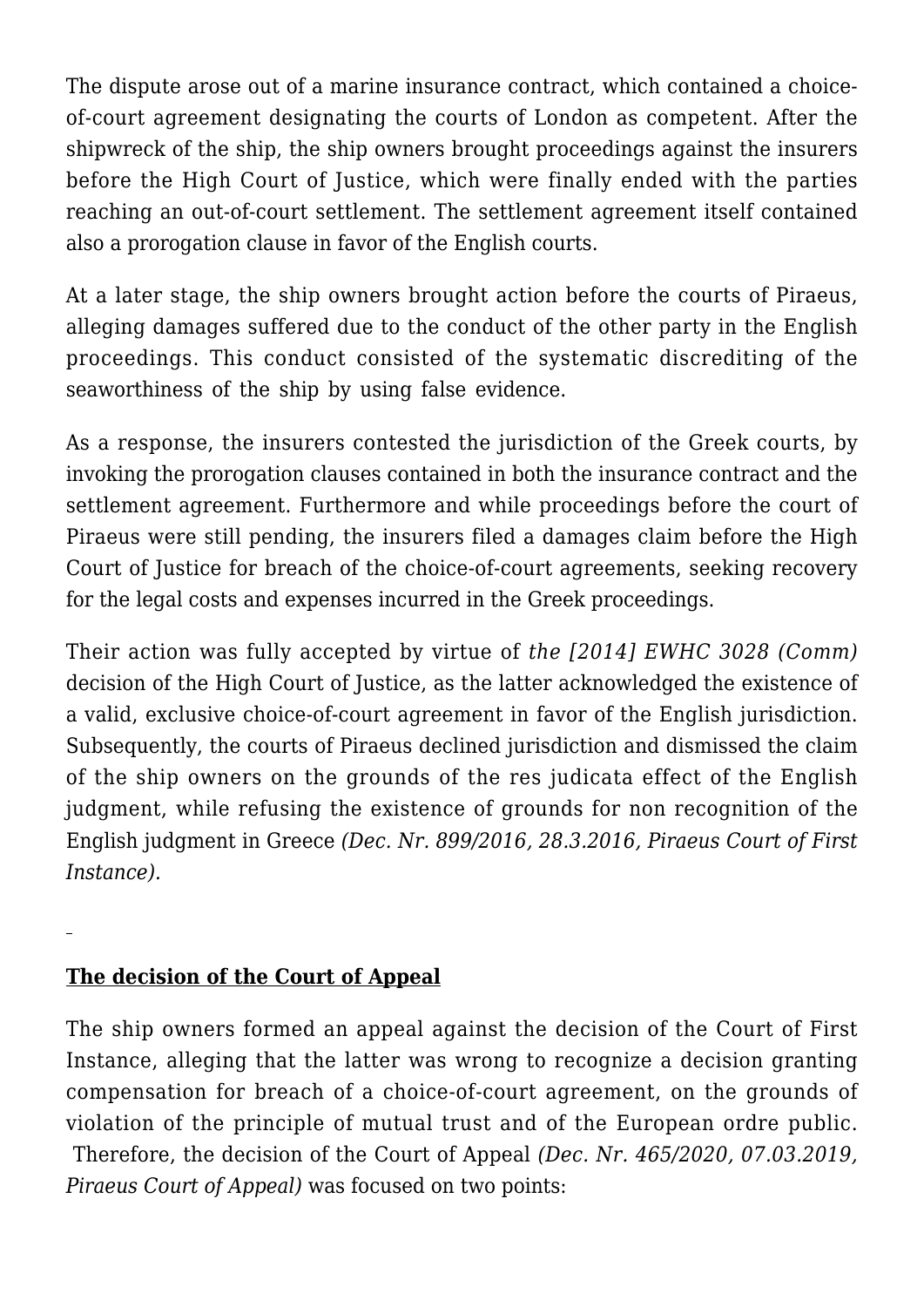- 1. The affinity of a decision recognizing the right to damages for breach of a choice-of-court agreement with the anti-suit injunctions.
- 2. The violation of the procedural ordre public as ground for non recognition and enforcement of such decisions, under the Articles 34 (1) and 45 (1) of the EU Regulation 44/2001 (Brussels I Regulation).

As far as it concerns the first point, the Court of Appeal refused to draw a parallel between the right to damages for breach of a choice-of-court agreement and the anti-suit injunctions, which have been explicitly banned from the system of the Brussels I Regulation by virtue of the CJEU's *Turner v. Grovit and West Tankers v. Allianz* decisions (although *West Tankers* concerned an arbitration agreement, dealing primarily with the question of the Regulation's scope of application). According to the Greek courts, such decisions do not aim at the international jurisdiction of a foreign court but they refer exclusively to the non-execution of the prorogation agreement-as it would be with the failure to comply with any other contractual obligations- and consequently to the existence or non-existence of contractual liability lying with the violating party. (For a different view on the question of compatibility with the principle of mutual trust, see the analysis included in the doctoral thesis of Dr. [Mukarrum Ahmed](https://www.bloomsburyprofessional.com/uk/the-nature-and-enforcement-of-choice-of-court-agreements-9781509914494/)).

Proceeding with the second point, the court stresses that each decision admitting violation of a choice-of-court agreement and consequently international jurisdiction of the forum prorogatum cannot but correlatively refuse international jurisdiction of the forum yet seized. Hence, that is perfectly tolerated by the European ordre public, since it doesn't constitute an illegitimate interference in the adjudicatory jurisdiction of a foreign court but results from the mere application of the rules of the Brussels I Regulation. And the Court went on, to point out that even a false application of the rules of the Regulation could not justify the non recognition of the decision of a Member State, since a violation of the rules on international jurisdiction does not establish a violation of the procedural public order. It is clear-the court continues- that the misinterpretation or false application of the rules on international jurisdiction is overridden by the objective of the free circulation of judgments within the European judicial area.

Based on these assertions, the Court of Appeal declared lack of jurisdiction of the Greek courts to rule on the merits of the case, confirming the decision of the Court of First Instance.